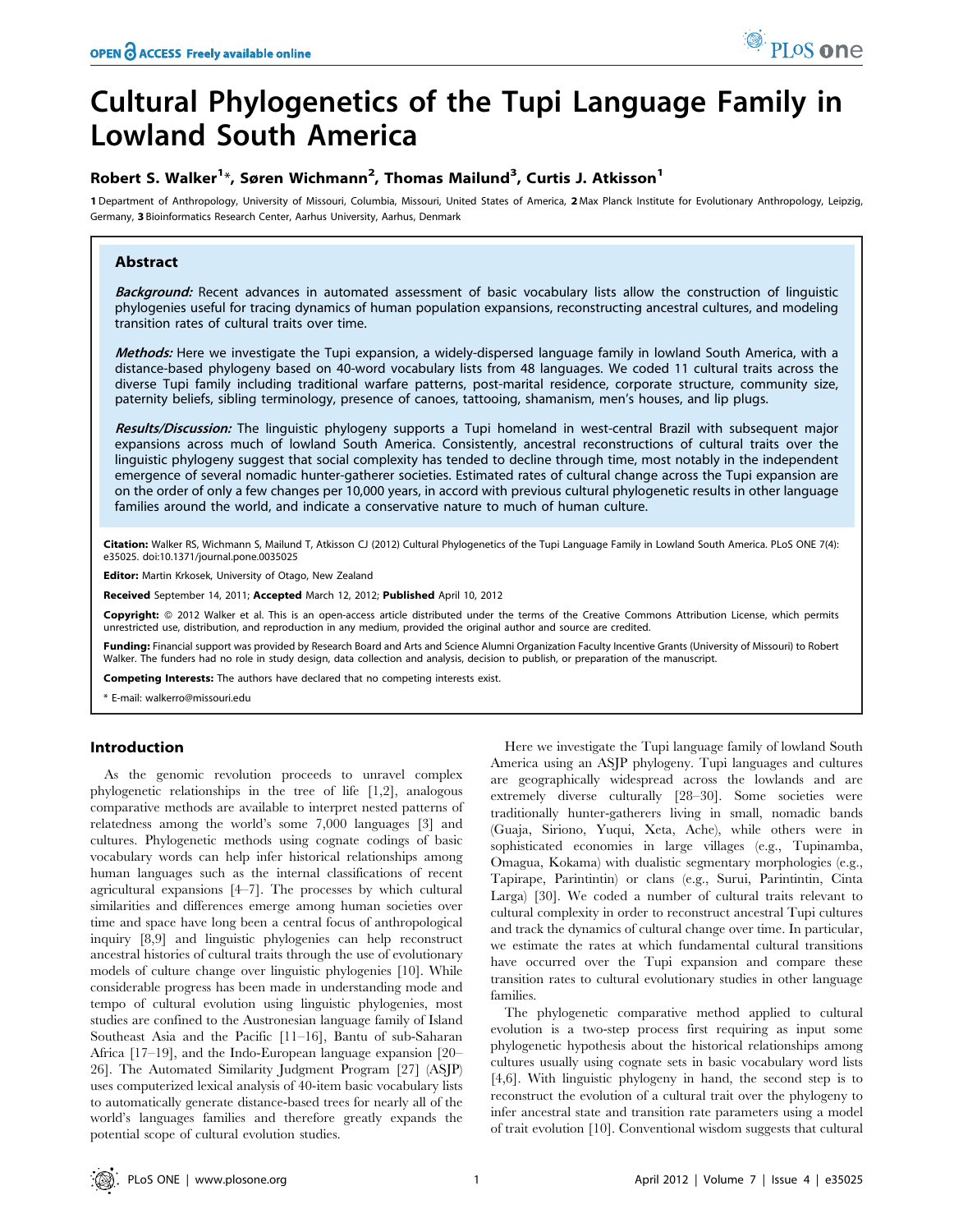change is often fast and innovative. Indeed, it has been claimed that rapid rates of cultural adaptation are the most distinctive of all human characteristics [31,32]. Phylogenetic analyses are useful for quantifying rates of cultural change to make valid cross-cultural comparisons of cultural dynamics over relatively deep periods of time. Phylogenetic methods have the advantage of directly estimating the instantaneous rates of change or transition rates of cultural traits between different states (e.g., warlike to peaceful). Studies of cultural evolution tend to examine fundamental cultural traits [10,12,14–19,21–26], and therefore comparisons of transition rates investigate how key defining characteristics of individual cultures change through time.

Healthy caution and criticism of phylogenetic methods applied to human language and culture stem from many concrete examples and apparent ease of diffusion and borrowing of cultural and linguistic traits [33–39]. However, quantitative comparisons between cultural and biological (i.e., genetic and morphological) sequence data have concluded that both are similarly treelike using parsimony-based consistency and retention indices [40,41]. Moreover, borrowing does not necessarily invalidate phylogenetic methods because transitions in likelihood models include change originating from borrowing [42]. More troubling is that traits that have widely diffused across related cultures will be incorrectly reconstructed as originating from a common ancestor and lead to underestimation of true transition rates. Phylogenetic network methods show some promise for better reconstruction of the often reticulate nature of human ethnolinguistic evolution [36–37,43– 45], but at present simple phylogenetics [46,47] is the primary method for estimating cultural transition rates, representing a significant improvement over treating cultures as completely independent from one another (i.e., assumption of a star phylogeny) [4,10].



Figure 1. Neighbor Joining tree of all provenanced Tupi languages in Version 14 of the ASJP database [68]. Proto-Carib is used as an outgroup, licensed by the proposal that Carib and Tupi are ultimately related [48,76–77]. Clades sort into generally accepted linguistic subdivisions of the Tupi language family (clade labels). A rough time line is provided assuming the Tupi-Guarani expansion had begun by nearly 3,000 years ago based on radiocarbon dates from purported Tupi archaeological sites on the Brazilian coast [29,96–97]. doi:10.1371/journal.pone.0035025.g001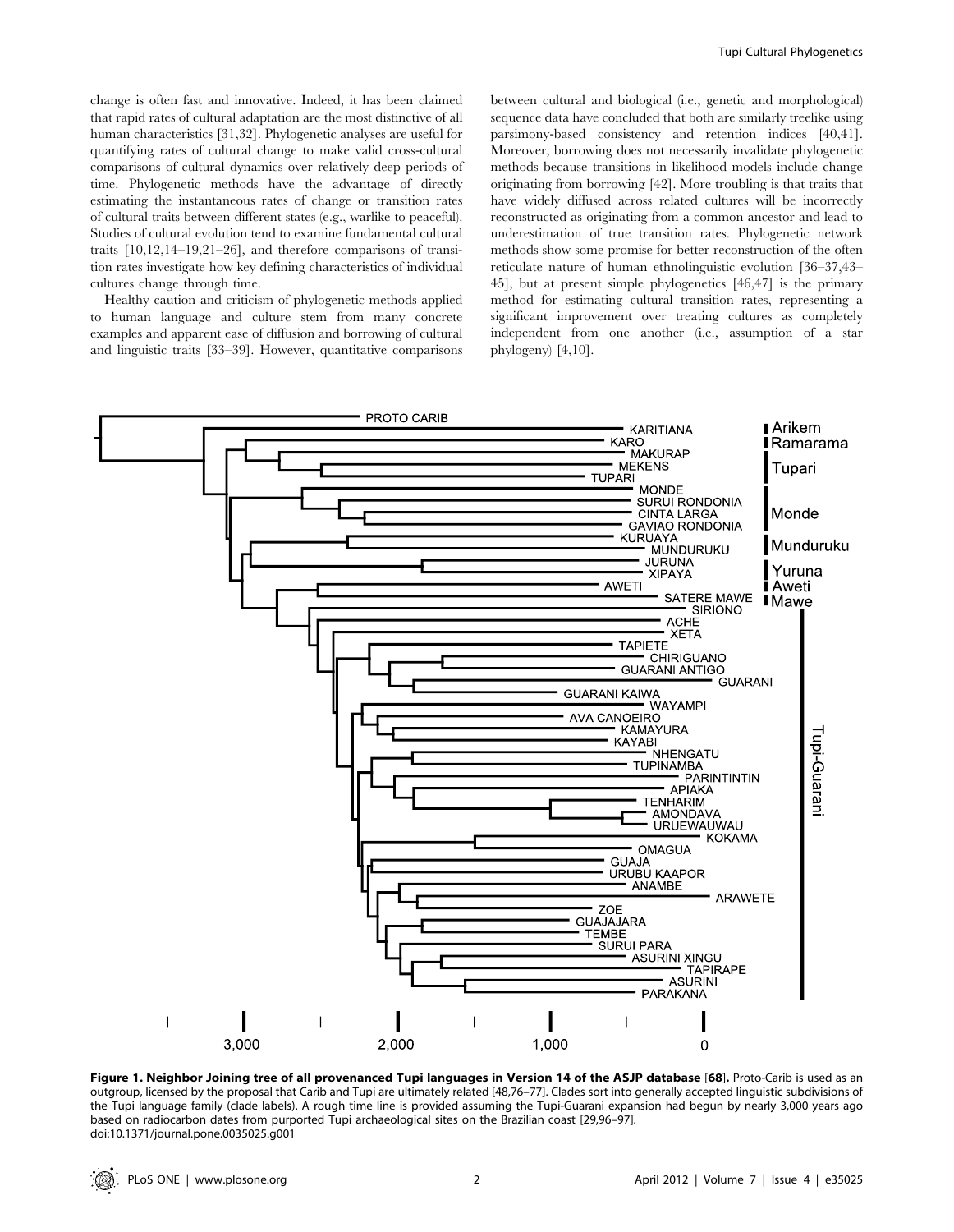## Results

#### Tupi phylogeny and phylogeography

The ASJP phylogeny (Figure 1) generally agrees with previous classifications in the partitioning of the family into some 9 major subgroups considered to be standard [3,28,48–52]. The positioning of Satere Mawé and Awetí as a sister group of Tupi-Guarani is particularly interesting since precisely such a relationship has been argued for at length [53] (but cf. [54] for discussion of indeterminacies concerning the exact relationships between Satere Mawé, Awetí and Tupi-Guarani). As regards to the internal classification of the Tupi-Guarani subgroup, several different proposals have been made in the literature [53,55–62]. None agrees exactly with the ASJP tree. There is notable disagreement among the proposals, and a lack of discussion of differences, making it difficult to evaluate the state of the art. We provide more detail on the issue of Tupi-Guarani classification in Supporting Information S1. Comparisons between the ASJP tree and more recent classifications of Tupi-Guarani [61–62] give Robinson-Foulds distances of 16. However, this metric is problematic because, when examining several pairs of trees, the distance is hard to compare if the trees are either of different size or if some pairs are more resolved than others. In the first situation there will be more splits in the larger of the two trees, so the number of different or shared splits or quartet topologies will grow with the tree size. In the second situation a similar problem arises: more highly resolved trees will have more splits than less resolved trees, unduly inflating split-based distance measures. The ASJP tree by nature is well resolved in contrast to expert classifications. Using an innovative method for comparing trees with different degrees of resolution (see Methods and Supporting Information S1), we conclude that differences among various expert classifications and ASJP are similar in magnitude, but that the ASJP classification of Tupi-Guarani is most similar to the two most recent classifications [61–62].

The ASJP phylogeny follows from previous descriptions in its support of a west-central Brazilian homeland of the Tupi language family in or around the present day state of Rondonia [28–29,49– 50]. All 4 of the first Tupi subgroups to diverge in the phylogeny (Arikem, Ramarama, Tupari, Monde) are located in the homeland region. Therefore, a least-moves explanation is that these languages have stayed in the homeland as opposed to having independently migrated from elsewhere. The next 4 subgroups to diverge (Munduruku, Yuruna, Aweti, Mawe) are outside the homeland region and represent migrations mostly to the east and north. Finally, major Tupi-Guarani expansions occurred first to the south and then to the northeast with later migrations far up the Amazon (Omagua, Kokama), along the Atlantic seaboard (Tupinamba), and a back migration to the homeland (Amondava, Uru-eu-wau-wau, Figure 2).

# Cultural trait reconstructions

We coded 11 traits (Supporting Information S2) across the culturally-diverse Tupi family that were relatively unambiguous to code and captured at least some component of cultural complexity. Sedentism versus nomadism and horticulture versus hunting and gathering were not included in the trait list because the result is obvious: all hunter-gatherers were traditionally nomadic (Guaja, Siriono/Yuqui, Xeta, Ache). These huntergatherers are in 4 separate Tupi-Guarani lineages and therefore represent multiple transitions away from the characteristic sedentary horticulture of the rest of the Tupi family. Each of the 11 traits was reconstructed over the ASJP phylogeny using maximum-likelihood methods. For example, uxorilocality (males



Figure 2. Phylogeography of the Tupi expansion. Locations of cultures are connected by the Neighbor Joining tree from Figure 1 with internal nodes interpolated as the average spatial location of tip entities (or descendant nodes). The 4 earliest clades to diverge are in the Tupi homeland in the state of Rondonia, Brazil (societies marked in green). The next 4 clades to diverge represent an expansion mostly to the north and east (societies in yellow). Next, Tupi-Guarani speakers (societies in red) expanded in several waves to the south and later in a wide expansion to the northeast, far up the Amazon River, along the Atlantic seaboard, and a back migration to the homeland. doi:10.1371/journal.pone.0035025.g002

transfer at marriage to live with in-laws) is the most likely proto-Tupi ancestral state, changing to virilocality in some cases or becoming more flexible in ambilocal or neolocal systems. Other cultural traits, such as the traditional presence of warfare, corporate structure (clans, lineages, moieties, or presence of any kind of corporate groups), canoes, tattooing, shamanism, and lip plugs, all suggest that these traits were most likely present in proto-Tupi but have been subsequently lost in some societies (Table 1). The only exception is men's houses which were not supported at the Tupi root, perhaps because many societies use outdoor common areas for meetings, and therefore men's houses have more likely been independently invented several times. Partible paternity, the conception belief that multiple men can be cogenitors of one child, is strongly supported as the proto-Tupi state and was subsequently lost (transition to singular paternity) in at least 3 cases. Sibling terminology, coded as either more complex ''G'' terminology with terms that denote a combination of older versus younger sibs, male versus female sibs, and relative sex of sibs (e.g., brother referring to sister) or more simpler forms that lack these distinctions, also favor more complexity at the Tupi base.

Consistently then, with the exception of men's houses, ancestral reconstructions of fundamental Tupi cultural traits indicate that cultural complexity has tended to decline through time with more trait losses than trait gains. Average community size (small  $\leq 50$ , medium 50–150, large 150+) was also coded but its reconstruction is uncertain probably because of massive disruption of traditional villages since contact with Europeans. There are a number of correlations among Tupi cultural traits suggesting that multiple traits may have been simultaneously lost. In particular, there are strong positive relationships among warfare, shamanism, community size, and corporate structure. The strongest correlation is between warfare and corporate structure using both societies as independent data points (Pearson Chi-square = 7.89, exact  $p= 0.008$ ,  $n = 33$ ) and Pagel's phylogenetic method of correlated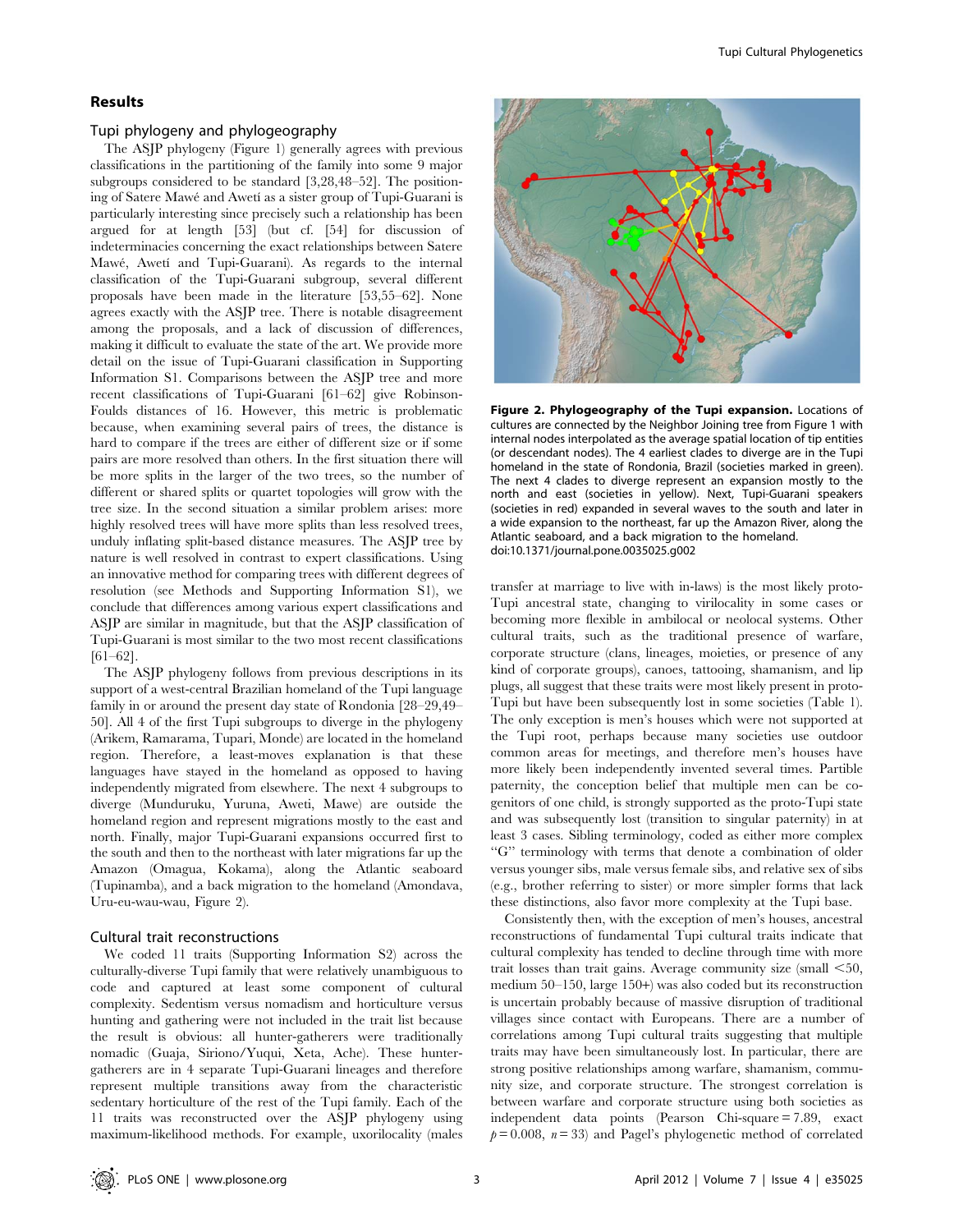Table 1. Tupi cultural phylogenetic results.

|                       |                              |    |                    | <b>Transition</b> |       |        |
|-----------------------|------------------------------|----|--------------------|-------------------|-------|--------|
| <b>Cultural trait</b> | <b>Possible states</b>       | n  | <b>Likely root</b> | rate/10 ky        | Gains | Losses |
| Shamanism             | Present, Absent              | 36 | Present (0.99*)    | 0.64              | 0.3   | 4.3    |
| Paternity beliefs     | Partible, Singular           | 19 | Partible (0.99*)   | 1.01              | 0.3   | 3.3    |
| Warfare               | Aggressive, Peaceful         | 39 | Aggressive (0.99*) | 1.21              | 0.9   | 7.8    |
| Men's house           | Present, Absent              | 26 | Absent (0.99*)     | 1.37              | 5.9   | 0.9    |
| Tattooing             | Present, Absent              | 30 | Present (0.86)     | 1.39              | 1.3   | 6.1    |
| Postmarital residence | Uxori-, Viri-, Ambi/Neolocal | 34 | Uxorilocal (0.83)  | 2.22              | 6.1   | 9.5    |
| Ave. community size   | Small <50, Med, Large 150+   | 38 | Medium (0.39)      | 3.71              | 9.7   | 10.6   |
| Canoes                | Present, Absent              | 34 | Present (0.64)     | 3.75              | 6.2   | 14.1   |
| Sibling terminology   | "G" system, Reduced          | 23 | "G" system (0.76)  | 4.83              | 10.1  | 14.1   |
| Corporate structure   | Present, Absent              | 33 | Present (0.55)     | 5.52              | 15.7  | 15.9   |
| Lip plugs             | Present, Absent              | 31 | Present (0.54)     | 7.83              | 16.7  | 17.1   |
| <b>AVERAGE</b>        |                              | 31 | 0.78               | 3.04              | 6.7   | 9.4    |

Ancestral reconstructions and transition rate estimates are given for 11 cultural traits in the Tupi language family. Cultural traits are ranked in order of increasing transition rates. Traits with slower transition rates are associated with higher certainties of ancestral root reconstruction (values in parentheses). Significant ancestral reconstructions are marked with an asterisk. Average gains and losses of traits across the tree are calculated from 1,000 stochastic character mapping reconstructions [88] in Mesquite software [64]. ''Gains'' in post-marital residence are defined as those from more flexible ambi/neolocality to either uxorilocality or virilocality, and viceversa.

doi:10.1371/journal.pone.0035025.t001

evolution of discrete traits [63] (difference in log likelihood = 4.7,  $p$ -value from 1,000 simulations  $\leq$ 0.001) implemented in Mesquite software [64].

#### Cultural transition rates

Traits that change at slower rates are more easily reconstructed farther back into pre-history. There is a strong negative relationship between transition rates and certainty of ancestral reconstructions across the 11 Tupi cultural traits  $(r = -0.80,$  $p = 0.003$ ). The 3 most stable Tupi traits (shamanism, paternity beliefs, and warfare) change at estimated rates of only around 1 per 10 ky (Table 1). The mean instantaneous transition rate across all 11 traits is only 3.0 per 10 ky. These estimates accord well with previous phylogenetic results of cultural transition rates for Austronesia, Bantu, and Indo-European phylogenies (Table 2) that collectively show a right-skewed distribution with a median transition rate across a diverse set of cultural traits of only 2.9 per 10 ky ( $n = 48$ , Figure 3).

#### Discussion

We found that ancestral reconstructions of fundamental aspects of Tupi culture indicate that cultural complexity has tended to decline through time with more trait losses than trait gains, at least in most of the cultural traits that we sampled. In some cases the loss of cultural complexity may be a direct result of disastrous demographic effects of European colonization which led to the extinction of approximately half of all Amazonian societies and languages and probably well over 90% of the total indigenous population since 1500 AD [65]. Some groups may have become isolated and undergone culture-loss processes, perhaps analogous to Tasmanians in this regard [66], or suffered demographic bottlenecks due to pressure from colonialists or other indigenous societies that led to decreases in cultural complexity. Regardless, the historical trend is towards losing cultural features rather than gaining them. In a similar vein, Balee<sup>\*</sup> posits that various aspects of traditional ethnobiological knowledge in Tupi-Guarani societies

must stem from a last common ancestor but have been subsequently modified or lost in some societies [67]. Our phylogenetic reconstructions suggest that Proto-Tupi was likely characterized by a higher level of cultural complexity than seen in many contemporary Tupi societies and similar in many ways to the more complex Tupi societies (e.g., Munduruku and Tupinamba). Given correlations among several of the cultural traits examined here, it seems likely that some cultural traits are commonly lost together in culture-loss processes that reduce complexity in multiple social domains. The most extreme examples are for nomadic Tupi-Guarani hunter-gatherers that lived in small bands (Guaja, Siriono/Yuqui, Xeta, Ache). Trait reconstructions over the linguistic phylogeny indicate that these societies lost a number of cultural traits including canoes, shamans, ''G'' sibling terminology, and corporate structure, in addition to losing horticulture and sedentarism, in at least 4 independent events toward reduced cultural complexity.

As demonstrated here, the availability of lexical phylogenies is extremely useful for evaluating phylogeographic hypotheses and the processes of cultural evolution that must have existed in the past given patterns seen in the present [4–6]. The ASJP project with data [68] and methods [69] for the construction of phylogenies for nearly all of the world's language families now allows comparative phylogenetic modeling of cultural traditions around the world. It is an exciting time for comparative human studies as more and larger cultural databases become matched with linguistic (and genetic) phylogenies of deeper time depths. We need to explain why some cultural traits change faster than others, and under what socioenvironmental contexts, and we need to improve our ability to distinguish phylogenetic signal from borrowing and diffusion with phylogenetic network methods [36–37,43–45].

Certainly, some peripheral cultural traits can change quickly, such as the rapid diffusion of technological innovations like the bow-and-arrow, but it appears that at least some cultural traditions often change at a much slower pace. Estimated transition rates of the cultural traits examined here, at least at the macro-scale between populations, do not support a rapid, dynamic, and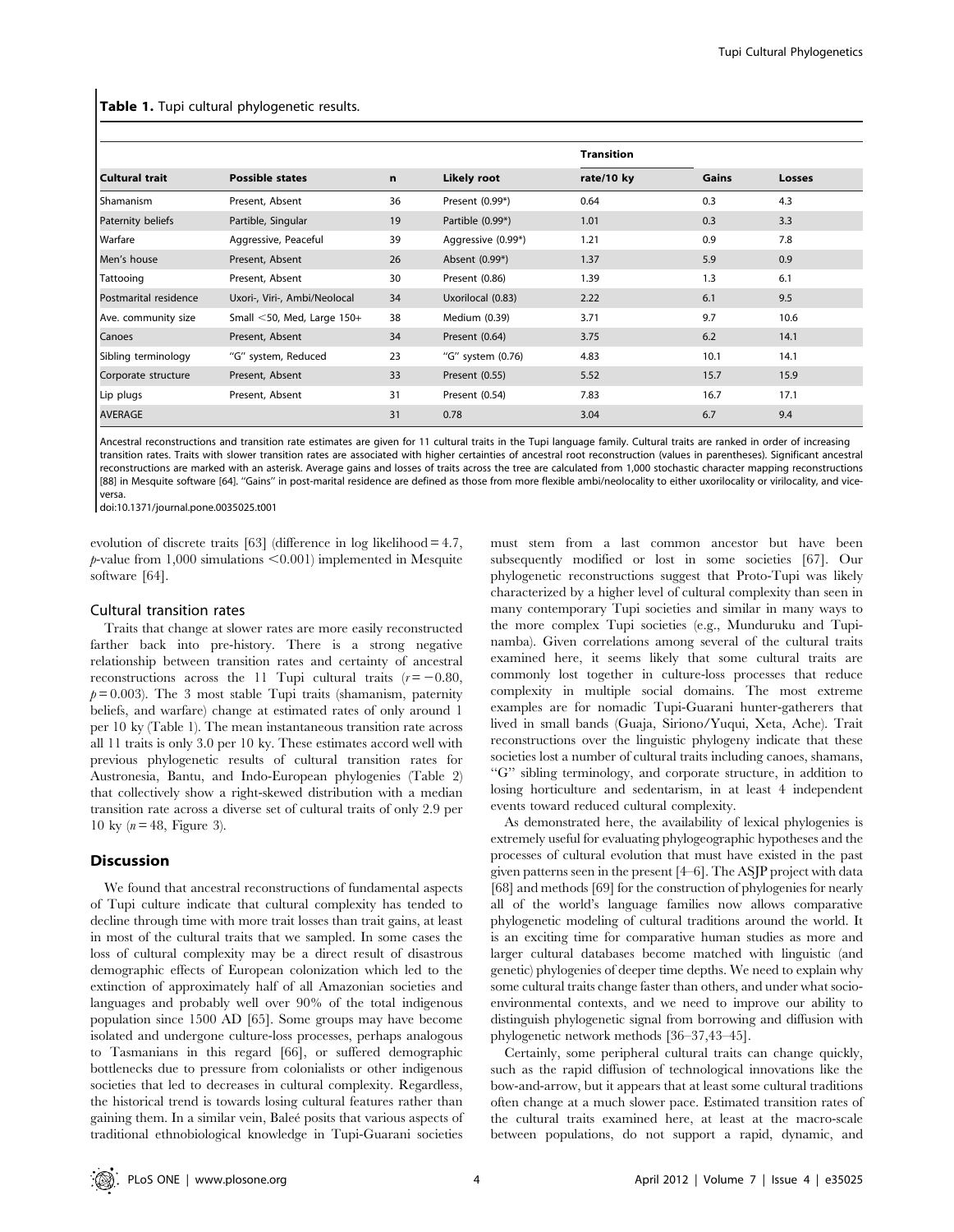

Transition rate per 10 ky

Figure 3. Frequency distributions of cultural transition rates in units per 10 ky for several linguistic phylogenies (Table 2) **compared to Tupi transition rates.** The entire sample combined is shown on the top panel  $(n = 59)$ . doi:10.1371/journal.pone.0035025.g003

innovative nature to human cultural change (cf. [31,32]). These cultural traits actually appear to persevere over fairly long periods of time and adhere to a pattern of long-term cultural tradition [70]. The Amish, with cultural norms maintaining traditional cultural practices, or ''new is of the devil'' beliefs [71], are one well-known example of how human culture can be preserved down through generations. Industrialized Western societies with an emphasis on rapid innovation might be novel exceptions to a generally much more conservative human pattern [70]. This is not to argue that cultural phylogenies necessarily represent high-fidelity transmission of arbitrary cultural practices in a process of blind copying. Instead, preserved cultural practices are likely adaptations to common social circumstances of human populations that persist over long periods of time and form the roots of human cultural institutions. The slow cultural transition rates reported here highlight the importance of using comparative phylogenetic methods in the first place to study human variation for the simple reason that many cross-cultural similarities might often arise from shared common ancestry even over considerable periods of time.

# Methods

#### Linguistic phylogeny

A Neighbor Joining tree of all provenanced Tupi languages is constructed from Version 14 of the ASJP database [68] (see

http://lingweb.eva.mpg.de/asjp/index.php/ASJP for data and sources of the 40 word basic vocabulary lists). The particular list of 40 concepts represented in the database constitutes a subset of the well-known 100 item Swadesh list. The 40 concepts are the cross-linguistically most stable ones and were chosen to represent the minimal list of items sufficient to lead to maximally adequate classifications [27]. The 40 item word lists are all transcribed using a standardized system of phonemic symbols, ASJPcode [72], and are then compared through a string dissimilarity measure, as follows. For any pair of words, the Levenshtein distance (LD) is defined as the minimum total number of additions, deletions, and substitutions of symbols necessary to transform one word into the other. LD is then normalized by dividing it by its theoretical maximum, which is the number of symbols in the longer word, giving the normalized LD (LDN). For each pair of lists, LDN is averaged across all pairs of words with the same meaning shared by the two lists. Finally, since lexical similarity may be inflated by chance resemblances produced by an overlap in the phoneme inventories or shared phonotactic preferences for the two languages involved, LDN is divided by the average LDN of all pairs of words on the lists with different meanings, giving the LDND value for the pair of lists [69]. A large-scale empirical study [73] has confirmed that using LDND leads to better classifications than LDN.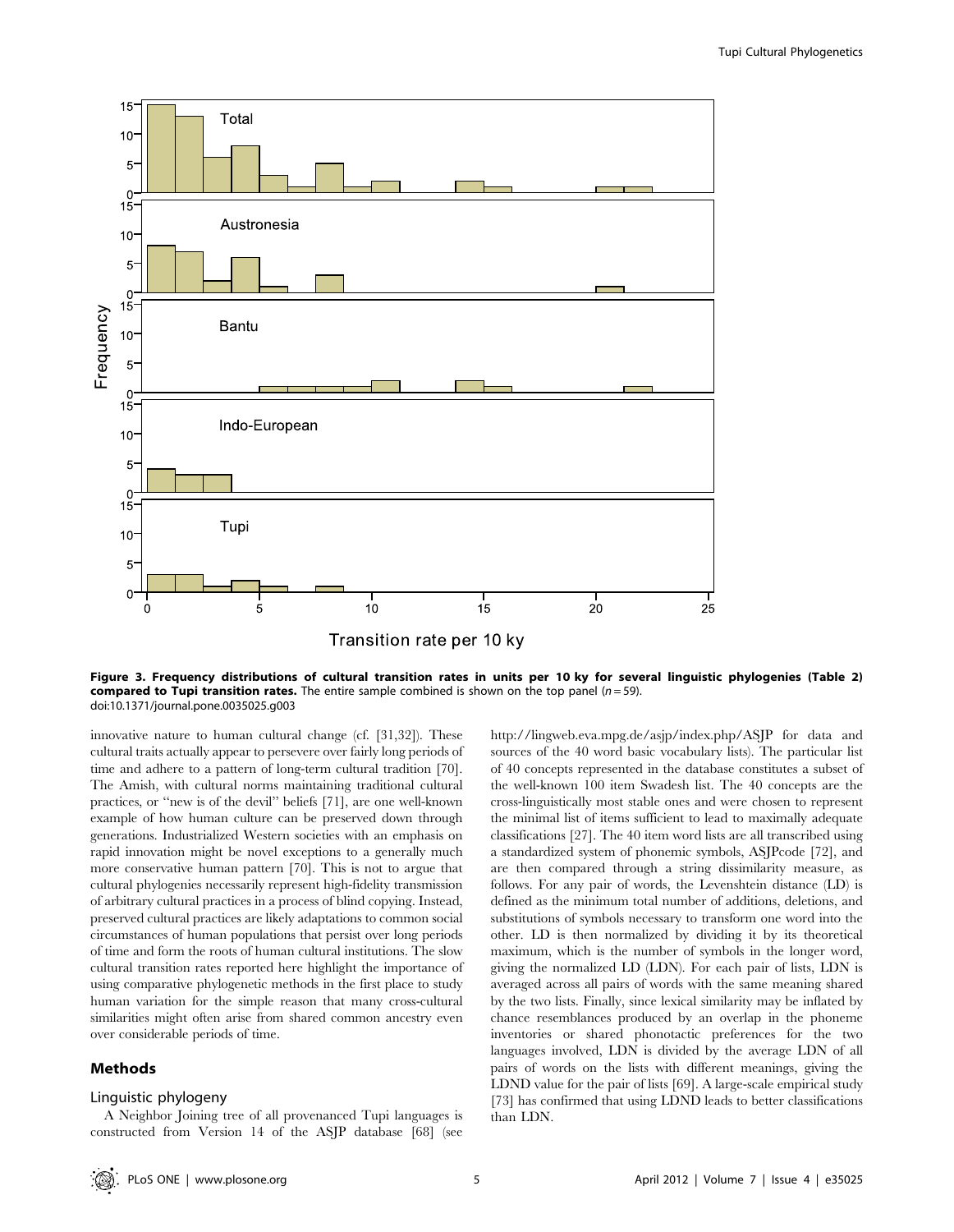Table 2. Cultural phylogenetic results for Austronesian, Bantu, and Indo-European language families.

| Cultural trait                               | <b>Possible states</b>          | n   | <b>Likely root</b> | Transition rate per 10 ky                                   | Source       |
|----------------------------------------------|---------------------------------|-----|--------------------|-------------------------------------------------------------|--------------|
| Austronesia                                  |                                 |     |                    |                                                             |              |
| Postmarital residence                        | Matrilocal, Patrilocal          | 135 | Matrilocal (0.7)   | $q_{MP} = 20.1$ , $q_{PM} = 8.0$                            | $[12]$       |
| Postmarital residence                        | Neolocal, Uxorilocal, Virilocal | 135 | equivocal          | $q_{NU}$ = 2.4, $q_{NV}$ = 4.6, $q_{UN}$ = 1.5              | $[24]$       |
|                                              |                                 |     |                    | $q_{UV} = 2.2$ , $q_{VN} = 0.03$ , $q_{VU} = 1.6$           |              |
| Political complexity                         | Acephalous, simple Chiefdom,    | 84  | Acephalous (0.76)  |                                                             | [15, 16]     |
|                                              | Large chiefdom, State           |     |                    |                                                             |              |
| Political complexity                         | Acephalous, simple Chiefdom,    | 88  | equivocal          | $q_{AC}$ = 3.4, $q_{C1}$ = 8.2, $q_{15}$ = 4.4              | [98]         |
|                                              | Large chiefdom, State           |     |                    | $q_{SI} = 4.6$ , $q_{I C} = 6.1$ , $q_{C A} = 3.9$          |              |
| Inheritance system                           | Matri-, Patri-, Ambi-, Bilineal | 67  | equivocal          | $q_{MP} = 0.6$ , $q_{MB} = 0.6$ , $q_{PM} = 0.4$            | $[14]$       |
|                                              |                                 |     |                    | $q_{PB} = 1.0$ , $q_{BM} = 0.7$ , $q_{BP} = 1.9$            |              |
| Descent system                               | Bilateral, Lineal               | 67  | Bilateral (0.78)   | $q_{\text{BI}} = 1.5$ , $q_{\text{IB}} = 0.4$               | $[14]$       |
| l Warfare                                    | Peaceful, Small-, Large-scale   | 90  | Small-scale (0.75) | $q_{PS} = 8$ , $q_{SI} = 1.4$ , $q_{IS} = 1$ , $q_{SP} = 4$ | [99]         |
| Tatooing                                     | Present, Absent                 | 74  | Absent (0.74)      | $q_{PA} = 2.5$ , $q_{AP} = 3.9$                             | [99]         |
| Bantu with Tiv and Ejagham<br>(Bantoid)      |                                 |     |                    |                                                             |              |
| Political complexity                         | Acephalous, simple Chiefdom,    | 89  | equivocal          | $q_{AC}$ = 14, $q_{CL}$ = 15, $q_{LS}$ = 10                 | $[98]$       |
|                                              | Large chiefdom, State           |     |                    | $q_{SI} = 14$ , $q_{I} = 22$ , $q_{CA} = 11$                |              |
| Cattle herding                               | Present, Absent                 | 68  | Absent             | $q_{PA} = 9.1$ , $q_{AP} = 6.5$                             | [6]          |
| Inheritance system                           | Matri-, Patrilineal             | 68  | equivocal          | $q_{MP} = 7.8$ , $q_{PM} = 5.2$                             | $[18]$       |
| Indo-European with Hittite<br>(Indo-Hittite) |                                 |     |                    |                                                             |              |
| Postmarital residence                        | Neolocal, Uxorilocal, Virilocal | 28  | Virilocal (0.64)   | $q_{NU}$ = 2.4, $q_{NV}$ = 3.4, $q_{UN}$ = 3.2              | [24, 26]     |
|                                              |                                 |     |                    | $q_{UV} = 2.6$ , $q_{VN} = 1.6$ , $q_{VU} = 0.1$            |              |
| Marriage payment                             | Dowry, Bridewealth              | 52  | Dowry (0.97)       | $q_{DB} = q_{BD} = 0.44$                                    | [22, 23]     |
| Marriage system                              | Monogamy, Polygyny              | 31  | Monogamy (0.7)     | $q_{MP} = 1.1$ , $q_{PM} = 1.3$                             | [21, 23, 25] |

Results are from Bayesian or maximum likelihood studies using character-based linguistic phylogenies that report transition rates (q's) between cultural states. Doubleletter subscripts in transition rates correspond to capital letters in the ''Possible states'' column. For example, in the Austronesian phylogeny, the transition rate of change from matrilocality to patrilocality ( $q_{MP}$ ) is 20.1 per 10 ky. Likely ancestral roots are given with posterior probabilities in parentheses. doi:10.1371/journal.pone.0035025.t002

Using the LDND matrix for all Tupi languages, using Proto-Carib as reconstructed in Gildea and Payne [74] to form an outgroup, a Neighbor Joining tree was constructed in MEGA v. 5 [75]. The Carib language family is used to root the Tupi tree because classical genetic markers [76], more recent autosomal data [77], and previous comparative linguistic work [48] all suggest that Tupi and Carib are more closely related to one another than either is to any other language family.

#### Phylogeography

GenGIS software [78], a geospatial information system, is used to draw an ASJP tree that connects the geographic locations of Tupi languages. Internal nodes are automatically interpolated to the average spatial location of tip entities (or descendant nodes), which may roughly estimate ancestral geographic routes of ancient Tupi migrations and expansion across the lowlands. Clades are colored in one of 3 colors to clearly show how the first 4 clades to diverge are all in the Tupi homeland, while the next four clades to diverge show migration to the north and east, and how the final Tupi-Guarani expansion covers much of lowland South America.

#### Cultural traits

The choice of cultural traits used for cultural reconstruction becomes an important consideration when performing phylogenetic analyses. We concentrated on both functional and nonfunctional cultural traits that were relatively unambiguous and simple to code with available information for a large sample of societies. We omitted traits that were universal across the Tupi family (e.g., rites of passage, food taboos, and limited polygyny), or nearly universal (e.g., fire-making technology, musical instruments, streams choked for fishing, hammocks, alcoholic beverages, tobacco, couvades, head trophies, ceramics, and bride service) mostly because these traits were not always unambiguous to code or because information was only found for a limited number of societies. The inclusion of these other traits here would have led to even lower estimates of average cultural transition rates and additional evidence for a more complex proto-Tupi culture with subsequent trait losses in only one or a few societies.

Cultural data (Supporting Information S2) for Tupi societies come from the Instituto Socioambiental website (http://pib. socioambiental.org), Hornborg's [79] comparative Amazonian study, Metraux's [80] comparative Tupi project (with update by Klimek and Milke [81]), Native Peoples of South America [82], Encyclopedia of World Cultures [83], corrected Ethnographic Atlas [84], and primary Tupi literature [85]. Sibling terminology data are from Dziebel [86]. Data on post-marital residence and partible paternity beliefs are from Walker and colleagues [85]. Descriptive text was systematically compiled for each group to include specific ethnographic examples (or lack thereof) of various cultural traits (http://dice.missouri.edu). These texts were then independently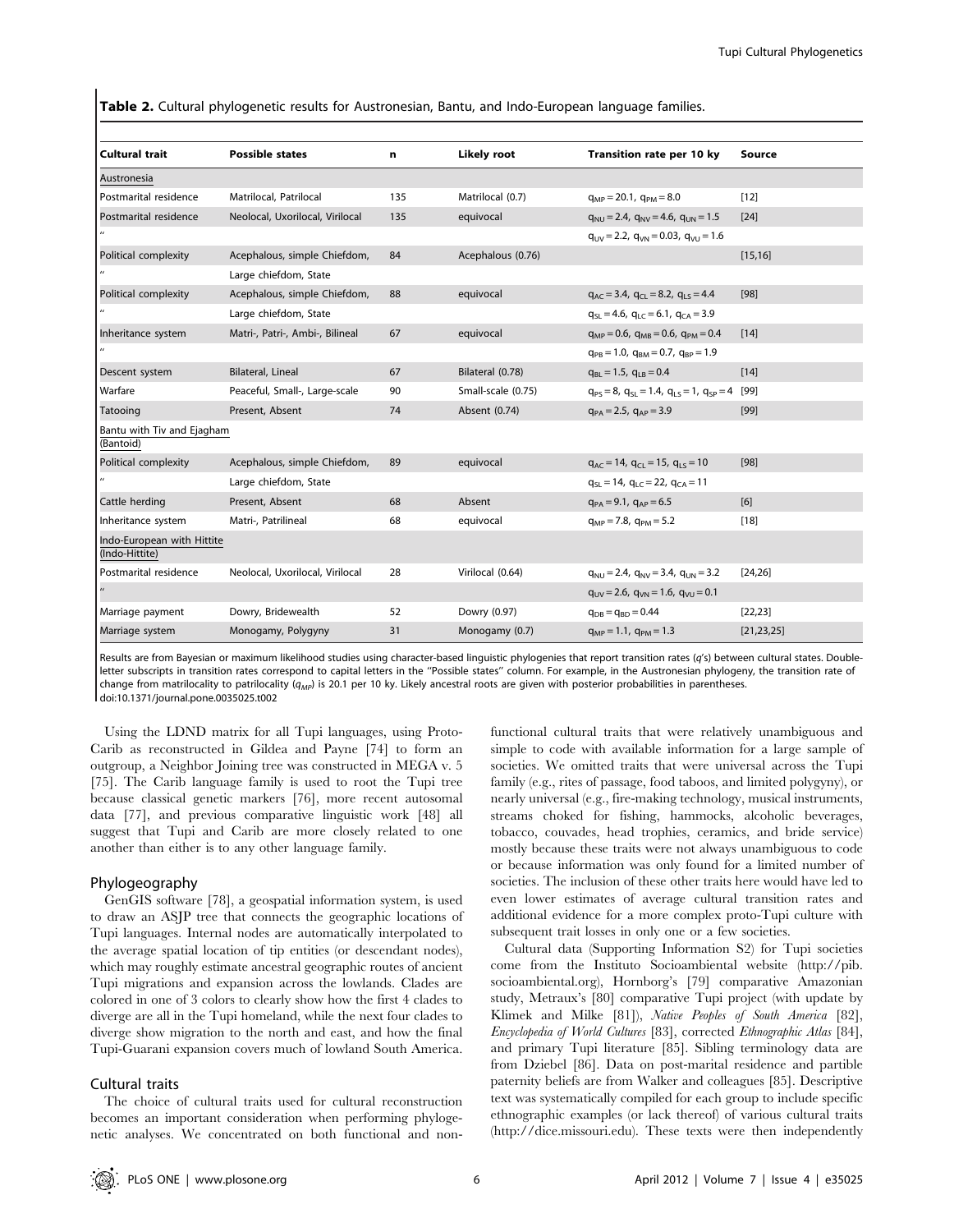cross-checked by another researcher to determine accuracy of codings with any discrepancies reviewed by both researchers and discussed to establish a mutually-agreeable coding.

## Ancestral reconstructions

We tested 2 alternative models in the reconstruction of Tupi cultural traits using maximum likelihood methods in Mesquite software [64]. We tested a 1-parameter model where forward (gain) and backward (loss) transition rates are equal and a 2 parameter model where both forward and backward rates are estimated (i.e., Lewis's [87] Mk-x models of discrete state change). Likelihood ratio tests consistently showed that the 1-parameter model fit the data almost as well (likelihoods differences averaged only 0.83 with a standard deviation of 0.6 and no difference larger than 2), so the transition rates from the simpler 1-parameter model are reported here. Average numbers of gains and losses of traits across the Neighbor Joining tree are calculated as the mean number of changes across the phylogeny from 1,000 stochastic character mapping reconstructions [88] implemented in Mesquite [64] (Table 1).

#### Cultural transition rates

Transition rates are instantaneous rates of change between cultural states and depend on the branch length units of measurement in the phylogeny [63]. Transition rates close to zero represent unobserved or unlikely events, whereas fast rates represent likely transitions from one state to another. An attempt is made here to make transition rates comparable across different studies by converting average transition rates into common units despite the fact that various studies use phylogenies with different linguistic distances. The Austronesian, Bantu, Indo-European, and Tupi phylogenies used here have known average tree depths (average distance from root to all taxa in the majority-rule consensus tree) in units of linguistic distance and accompanying estimates of age since last common ancestor. With information on average tree depth and estimated root age, the average transition rates of cultural change can be converted into rates per unit time. A reported mean transition rate taken from the literature, multiplied by the average tree depth, and divided by estimated age of the last common ancestor, yields transition rates per year that are roughly comparable across different studies (Table 2). Given the slow nature of cultural transitions, rates are given in units of per 10,000 years (10 ky).

#### Tree reconstruction validation (Tupi-Guarani)

When trees are constructed by different approaches, either by different experts or different algorithms, their similarity is typically evaluated through some similarity or distance measure. Typical approaches are split-based, like the Robinson-Foulds distance [89], or based on comparing minimally induced topologies like triplets [90] for rooted trees and quartets [91] for not-rooted trees. All these methods pick some sub-feature of the trees and count how often these features are equal or different between the two trees. For split distances the features are the edges in trees that all split the leaves into two sets, and the distance measure is based on how often there is a split in one tree that is not found in the other. For triplets the features are all subsets of three leaves that can either be at equal distance from the root or have two leaves that are closely related, and the distance measure counts how often the topology of the triplets are different in the two trees. Similarly, for trees that are not rooted and where the triplet topologies are not meaningfully defined, the features for quartet distances are all subsets of four leaves, where all four can be at equal distance from each other, or they can be grouped pairwise.

To compare distances between pairs of trees where the pairs are trees with different number of leaves, the measures must be normalized. Dividing the count by the number of features compared is the typical solution to normalization. For triplet and quartet distances all trees have the same number of features regardless of how resolved the inner nodes of the trees are, but for split distances the number of edges in the trees varies. Distance measures have typically been constructed with fully resolved (i.e., binary) trees in mind. Algorithms for computing distances between non-binary trees are few [92,93,94] and little work has been done on deriving methods that normalize properly when comparing trees that differ in the level of resolution of inner nodes [93].

A problem with non-binary trees is that the interpretation of multifurcating nodes can differ from application to application; they can be interpreted as so-called ''soft'' or ''hard'' multifurcations. Soft multifurcation are multifurcations caused by lack of data to resolve an inner mode, while ''hard'' multifurcations indicate that a multifurcation is truly a statement of a true multifurcation. Whether a difference caused by a multifurcation should count as a discrepancy between trees depends on whether one interprets multifurcations as evidence for multifurcations or just lack of power to resolve a node. If the first, differences should be counted, if the second they should not.

We compared pairs of expert trees and ASJP trees for the Tupi-Guarani subgroup, obtaining normalized split distances using SplitDist (http://birc.au.dk/software/splitdist/) and normalized quartet distances using QDist [95] (http://birc.au.dk/software/ qdist). For the split distances we use an asymmetric distance measure that counts the number of splits in the first tree that are not found in the second, normalized with the number of edges in the first tree. For binary trees this would be a symmetric measure, but for non-binary trees it is sensitive to the level of resolution of the trees. Comparing a fully resolved to a completely unresolved tree, for example, would in one direction say that all splits in the first tree are found in the second, giving a distance of zero, while the other direction would find that none of the inner edges are found in the other tree giving a distance of one.

We find comparable distances between all pairs of expert trees (Supporting Information S3). For the quartet distance, we see a greater distance between expert trees and ASJP trees (range 0.41– 0.71, mean 0.54) than between expert trees (range 0.25–0.46, mean 0.37), and for the split distance we see a smaller distance when counting edges found in expert trees but not ASJP trees (range 0.17–0.38, mean 0.27) and greater distance when counting edges found in ASJP trees and not expert trees (range 0.38–0.47, mean 0.42) compared to the distance between expert trees (range 0.26–0.39, mean 0.33). Much of this difference, however, can be explained by the different degrees of resolution. The ASJP trees are all fully resolved and naturally then have more edges than the expert trees, and these count into the split distances. Inner nodes of degree higher than 3, only found in the expert trees, also gives rise to quartet topologies that cannot be found in binary trees, inflating the quartet distance.

This issue was also observed by Pompei and colleagues [73] when they derived a distance measure based on resolved quartets (or ''butterfly quartets'' [92]). Bansal and colleagues [93] approached the problem in a general framework by giving different weights to unresolved quartets according to how much these should be thought of as soft or hard multifurcations. Their distance measure has a parameter for how much one should count an unresolved quartet (or a ''star quartet'' [92]) versus a butterfly quartet, weighing whether multifurcations should be interpreted as lack of knowledge rather than a statement of actual multifurcation. In our application, we consider all multifurcations as soft and we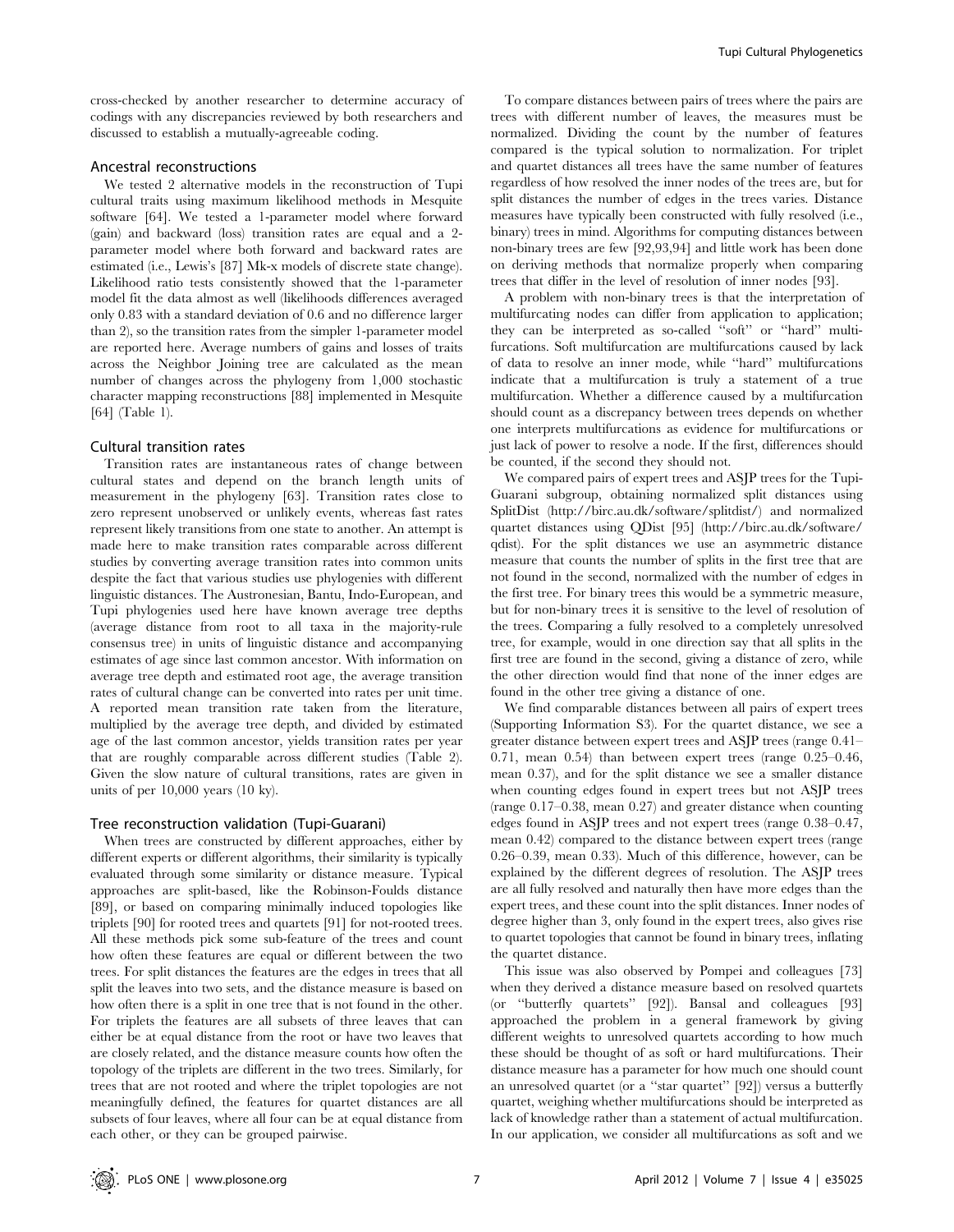derived a similarity measure equivalent to Bansal and colleagues [93] based on counting the number of shared butterfly quartets using the algorithm by Nielsen and colleagues [94]. Comparing only quartets where both trees make a statement about how they should be resolved, we find similar distances between pairs of expert trees (range 0.54–0.78, mean 0.63) and between expert trees and ASJP trees (range 0.51–0.73, mean 0.62). In addition, ASJP has some advantages. Unlike the expert classifications, that of ASJP is fully replicable, easy to extend to additional languages, and fully resolved with distinctive branch lengths.

#### Supporting Information

Supporting Information S1 On the internal classification of Tupi-Guarani.

(DOCX)

Supporting Information S2 Tupi cultural traits with possible states (top table) and data codings (bottom table).

(DOCX)

## References

- 1. Dunn CW, Hejnol A, Matus DQ, Pang K, Browne WE, et al. (2008) Broad phylogenomic sampling improves resolution of the animal tree of life. Nature 452: 745–749.
- 2. Crandall KA, Buhay JE (2004) Genomic databases and the tree of life. Science 306: 1144–1145.
- 3. Lewis PM, ed. (2009) Ethnologue: Languages of the World. 16th edn. Dallas: SIL International.
- 4. Mace R, Pagel M (1994) The comparative method in anthropology. Current Anthropology 35: 549–564.
- 5. Pagel M (2009) Human language as a culturally transmitted replicator. Nature Genetics 10: 405–415.
- 6. Mace R, Holden CJ (2005) A phylogenetic approach to cultural evolution. Trends in Ecology and Evolution 20: 116–121.
- 7. Gray RD, Greenhill SJ, Ross RM (2007) The pleasures and perils of Darwinizing culture (with phylogenies). Biol Theory 2: 360–375. (doi:10.1162/biot.2007.2.4.360).
- 8. Boas F (1896) The growth of Indian mythologies. Journal of American Folklore  $9: 1-11$ .
- 9. Kroeber AL (1948) Anthropology. New York: Harcourt and Brace.
- 10. Mace R, Holden CJ, Shennan S, eds. (2005) The Evolution of Cultural Diversity: A Phylogenetic Approach. Walnut Creek, California: Left Coast Press.
- 11. Gray R, Drummond A, Greenhill S (2009) Language phylogenies reveal expansion pulses and pauses in Pacific settlement. Science 323: 479–483.
- 12. Jordan FM, Gray RD, Greenhill SJ, Mace R (2009) Matrilocal residence is ancestral in Austronesia. Proc R Soc B 276: 1957–1964.
- 13. Gray RD, Jordan F (2000) Language trees support the express-train sequence of Austronesian expansion. Nature 405: 1052–1055.
- 14. Jordan FM (2007) A comparative phylogenetic approach to Austronesian cultural evolution. PhD thesis. University College London.
- 15. Currie TE, Greenhill SJ, Gray RD, Hasegawa T, Mace R (2010) Rise and fall of political complexity in island South-East Asia and the Pacific. Nature 467: 801–804.
- 16. Currie TE, Mace R (2011) Mode and tempo in the evolution of socio-political organization: reconciling 'Darwinian' and 'Spencerian' evolutionary approaches in anthropology. Phil Trans R Soc B 366: 1108–1117.
- 17. Holden CJ (2002) Bantu language trees reflect the spread of farming across sub-Saharan Africa: a maximum-parsimony analysis. Proc R Soc B 269: 793–799.
- 18. Holden CJ, Mace R (2003) Spread of cattle led to the loss of matrilineal descent in Africa: a coevolutionary analysis. Proc R Soc Lond B 270: 2425–2433.
- 19. Holden C, Mace R (2005) ''The cow is the enemy of matriliny'': Using phylogenetic methods to investigate cultural evolution in Africa. In: Mace R, Holden CJ, Shennan S, eds. The Evolution of Cultural Diversity: A Phylogenetic Approach. Walnut Creek, California: Left Coast Press. pp 217–234.
- 20. Gray R, Atkinson Q (2003) Language-tree divergence times support the Anatolian theory of Indo-European origin. Nature 426: 435–439.
- 21. Pagel M, Meade A (2005) Bayesian estimation of correlated evolution across cultures: a case study of marriage systems and wealth transfer at marriage. In: Mace R, Holden CJ, Shennan S, eds. The Evolution of Cultural Diversity: A Phylogenetic Approach. Walnut Creek, California: Left Coast Press. pp 235–256.
- 22. Fortunato L, Holden C, Mace R (2006) From bridewealth to dowry? A Bayesian estimation of ancestral states of marriage transfers in Indo-European groups. Hum Nat 17: 355–376.

# Supporting Information S3 Comparisons between expert classifications and ASJP trees for the Tupi-Guarani subgroup.

(DOCX)

## Acknowledgments

We dedicate this paper to the memory of Lincoln Amarante Ribeiro for his contributions to Amazonian linguistics. We thank Marcus Hamilton, Oskar Burger, Mark Flinn, Cecil Brown, and Bernard Comrie for helpful discussions. Special thanks go to the many other contributors to the ASJP project. We also thank all the students of the Amazon class (Spring 2010) for help with collection of ethnographic sources. For more cultural information on Tupi and other language families around the world, please see http://dice.missouri.edu.

## Author Contributions

Conceived and designed the experiments: RW SW TM CA. Performed the experiments: RW SW TM CA. Analyzed the data: RW SW TM CA. Contributed reagents/materials/analysis tools: RW SW TM CA. Wrote the paper: RW SW TM CA.

- 23. Fortunato L, Mace R (2009) Testing functional hypotheses about cross-cultural variation: a maximum-likelihood comparative analysis of Indo-European marriage practices. In: Shennan S, ed. Pattern and Process in Cultural Evolution. Los Angeles: University of California Press. pp 235–250.
- 24. Fortunato L, Jordan F (2010) Your place or mine? A phylogenetic comparative analysis of marital residence in Indo-European and Austronesian societies. Phil Trans Roy Soc London Series B 365: 3913–3922.
- 25. Fortunato L (2011) Reconstructing the history of marriage strategies in Indo-European-speaking societies: monogamy and polygyny. Human Biology 83: 87–105.
- 26. Fortunato L (2011) Reconstructing the history of residence strategies in Indo-European-speaking societies: neo-, uxori-, and virilocality. Human Biology 83: 107–128.
- 27. Holman EW, Wichmann S, Brown CH, Velupillai V, Müller A, et al. (2008) Explorations in automated language classification. Folia Linguistica 42: 331–354.
- 28. Rodrigues A (1964) A classificação do tronco lingüístico Tupi. São Paulo, Revista de Antropologia 12: 99–104.
- 29. Noelli F (1998) The Tupi: explaining origin and expansions in terms of archaeology and of historical linguistics. Antiquity 72: 648–663.
- 30. Viveiros de Castro E (1992) From the Enemy's Point of View: Humanity and Divinity in an Amazonian Society. Chicago: The University of Chicago Press.
- 31. Harris M (1989) Our Kind. London: Harper Collins.
- 32. Diamond J (2001) The great leap forward. In: Whitten P, ed. Anthropology: Contemporary Perspectives 8th edn. Boston: Allyn and Bacon. pp 24–33.
- 33. Terrell JE (1988) History as a family tree, history as an entangled bank: constructing images and interpretations of prehistory in the South Pacific. Antiquity 62: 642–657.
- 34. Borgerhoff Mulder M, Nunn CL, Towner MC (2006) Cultural macroevolution and the transmission of traits. Evol Anthropol 15: 52–64.
- 35. Borgerhoff Mulder M (2001) Using phylogenetically based comparative methods in anthropology: More questions than answers. Evol Anthropol 10: 99–111.
- 36. Gray RD, Bryant D, Greenhill SJ (2010) On the shape and fabric of human history. Phil Trans R Soc B 365: 3923–3933.
- 37. Nelson-Sathi S, List JM, Geisler H, Fangerau H, Gray RD, et al. (2011) Networks uncover hidden lexical borrowing in Indo-European language evolution. Proc R Soc B 278: 1794–1803.
- 38. Temkin I, Eldridge N (2007) Phylogenetics and material culture evolution. Curr Anthropol 48: 146–153.
- 39. Boyd R, Borgerhoff-Mulder M, Durham WH, Richerson PJ (1997) Are cultural phylogenies possible? In: Weingart P, Mitchell SD, Richerson PJ, Maasen S, eds. Human By Nature: Between Biology and the Social Sciences. Mahwah, NJ: Lawrence Erlbaum Associates. pp 355–386.
- 40. Collard M, Shennan SJ, Tehrani JJ (2006) Branching, blending, and the evolution of cultural similarities and differences among human populations. Evol Hum Behav 27: 169–184.
- 41. Lycett SJ, Collard M, McGrew WC (2009) Cladistic analyses of behavioural variation in wild Pan troglodytes: exploring the chimpanzee culture hypothesis. Journal of Human Evolution 57: 337–349.
- 42. Greenhill SJ, Currie TE, Gray RD (2009) Does horizontal transmission invalidate cultural phylogenies? Proc R Soc B 276: 2299–2306.
- 43. Bryant D, Moulton V (2004) Neighbor-net: an agglomerative method for the construction of phylogenetic networks. Mol Biol Evol 21: 255–265.